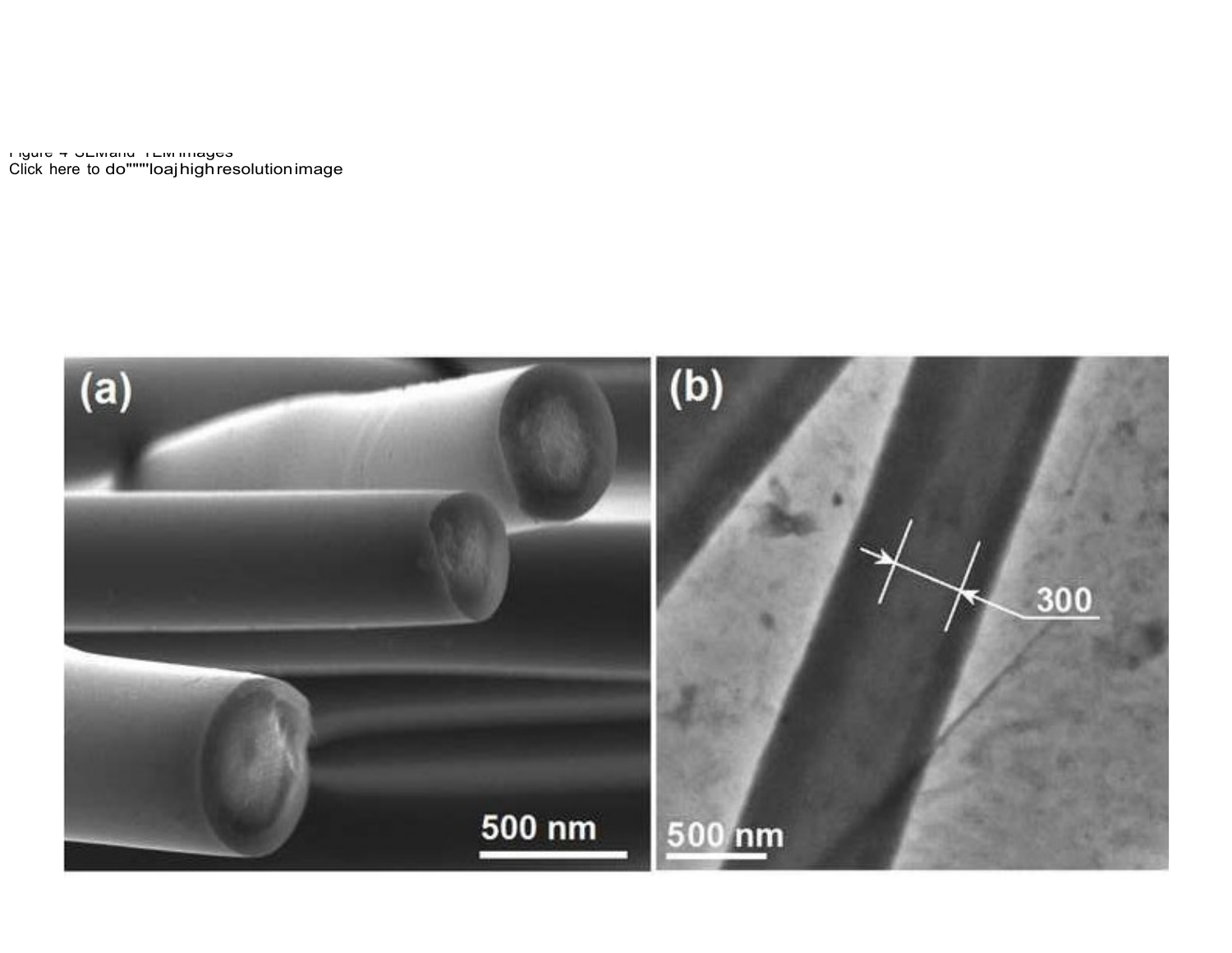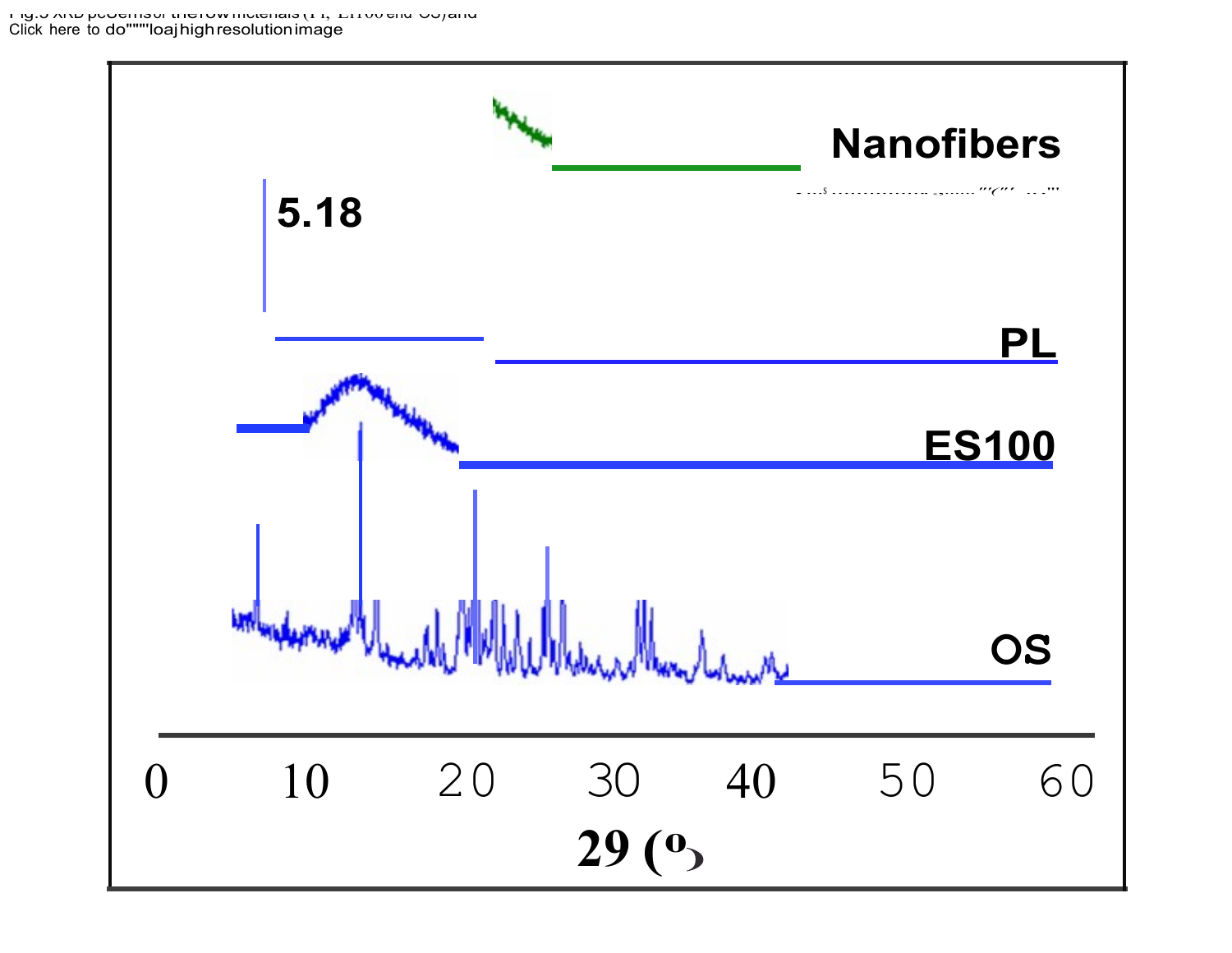n ig. Union investigation and invide and intimate or and independent Click here to do"""loaj high resolution image

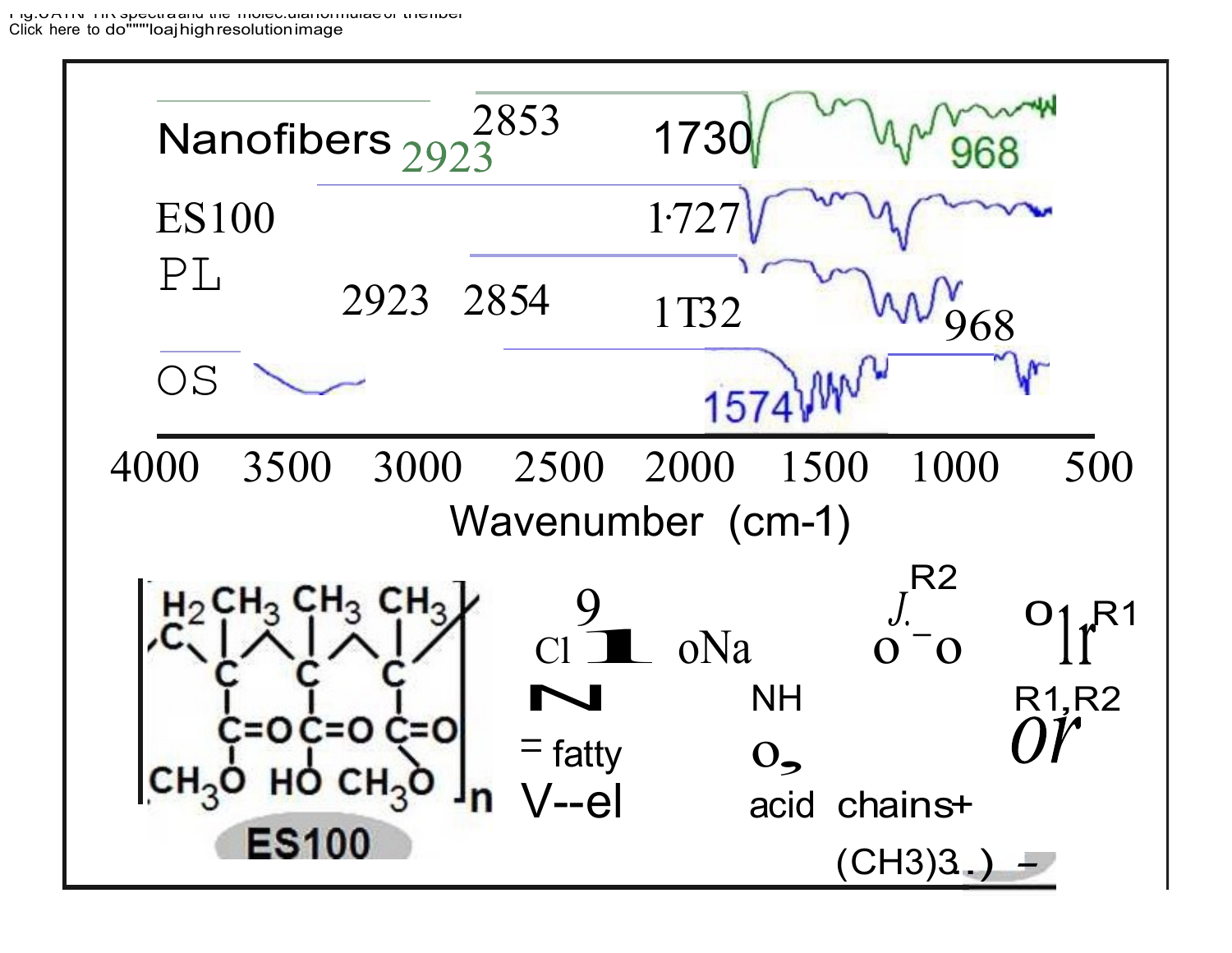

US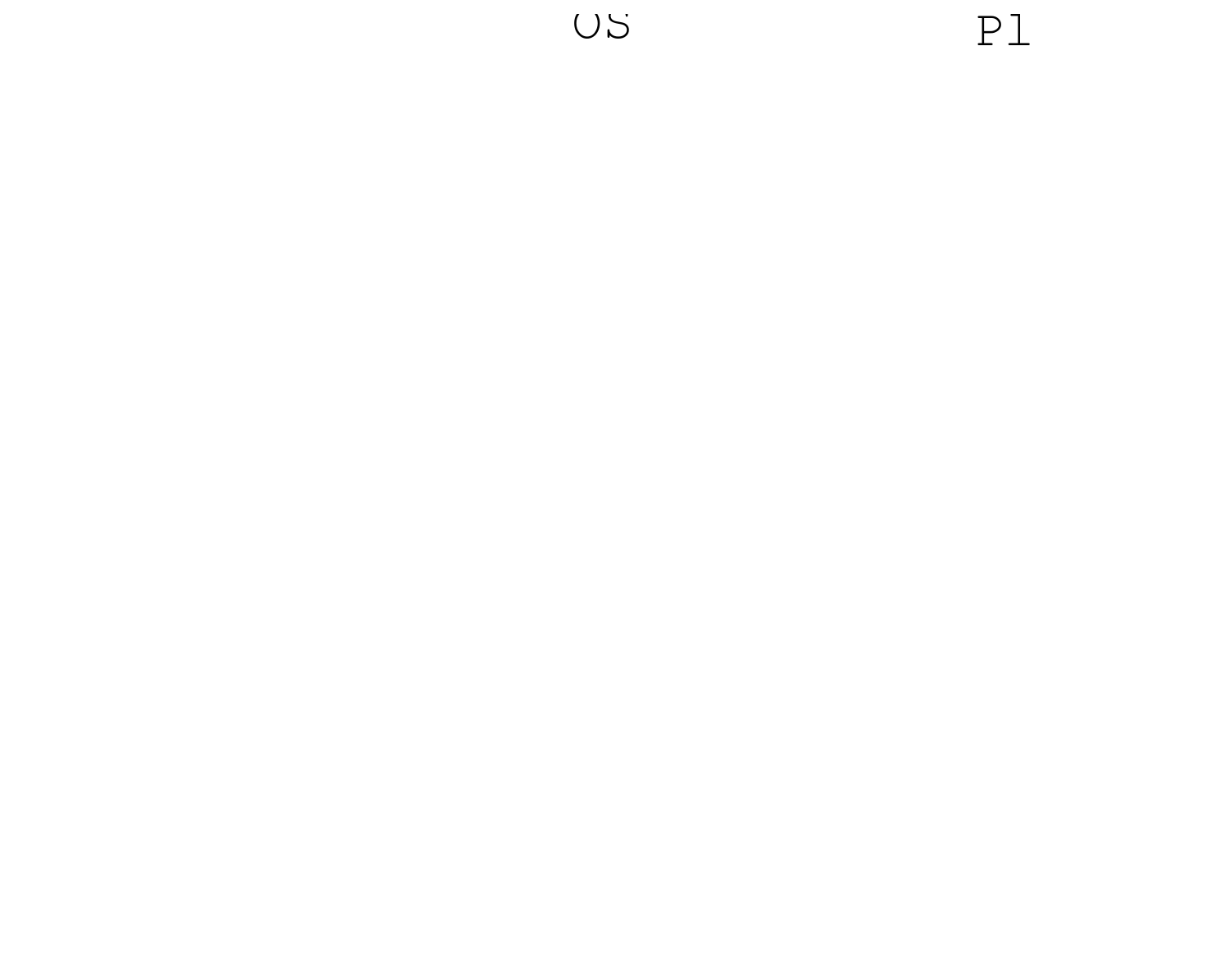

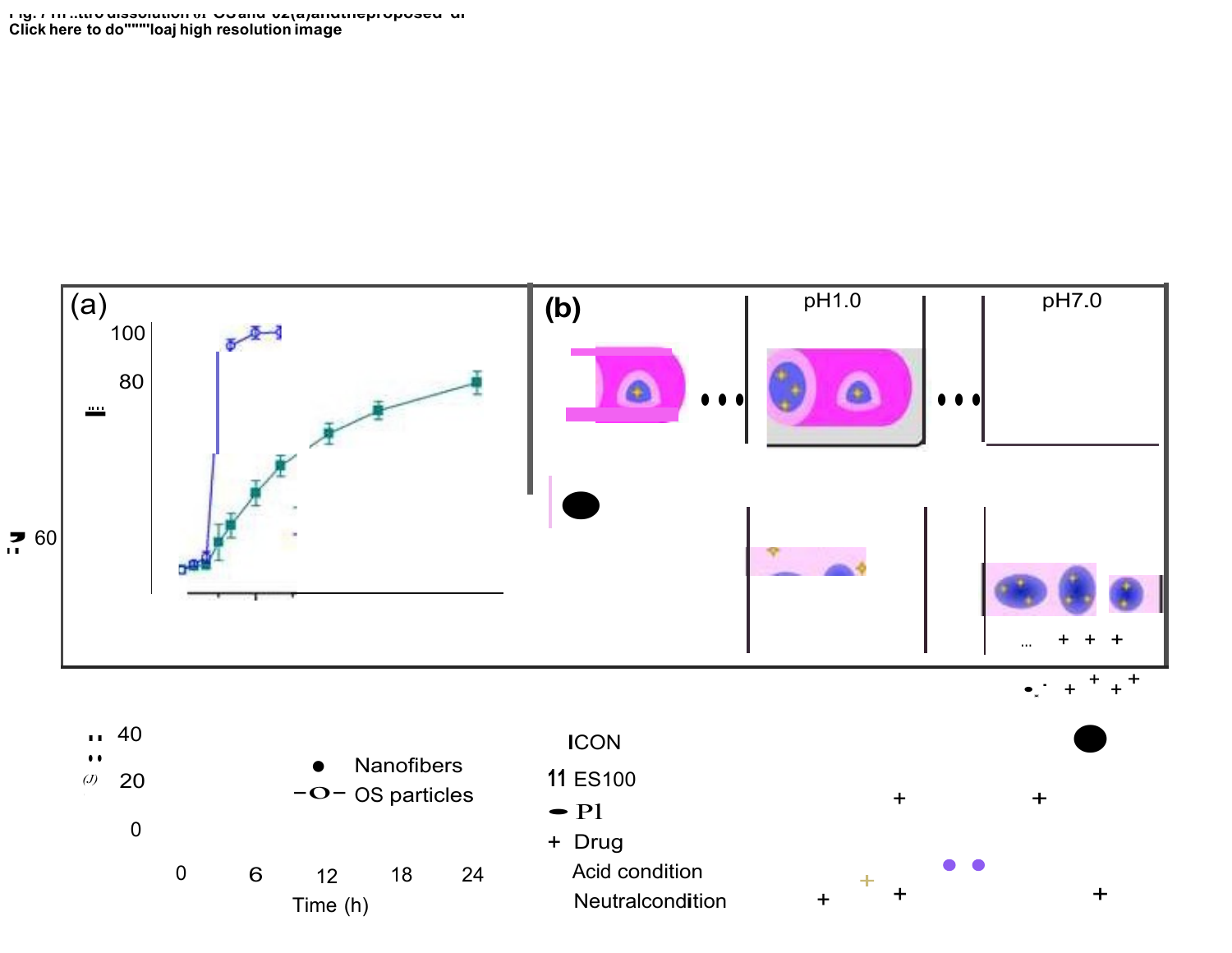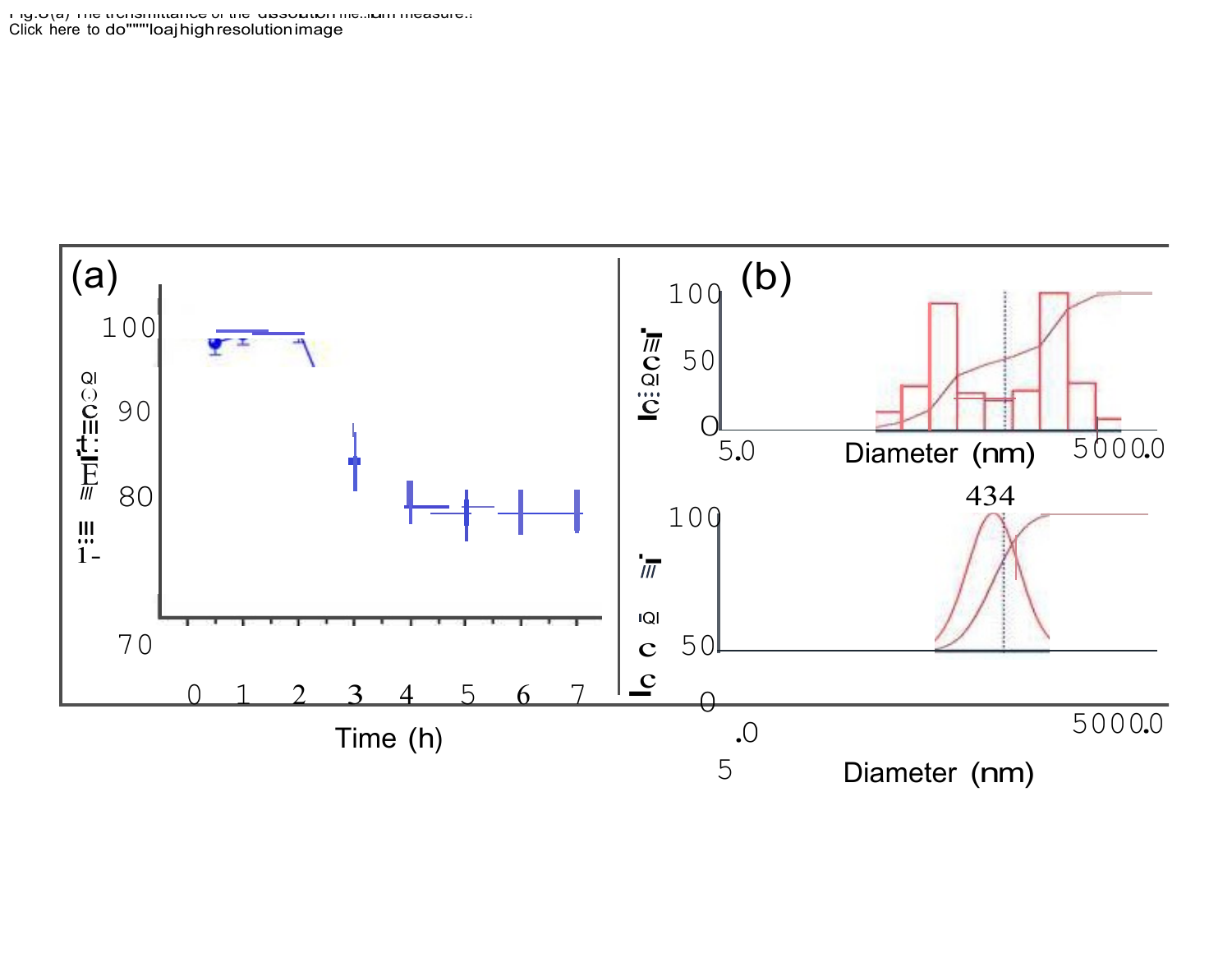